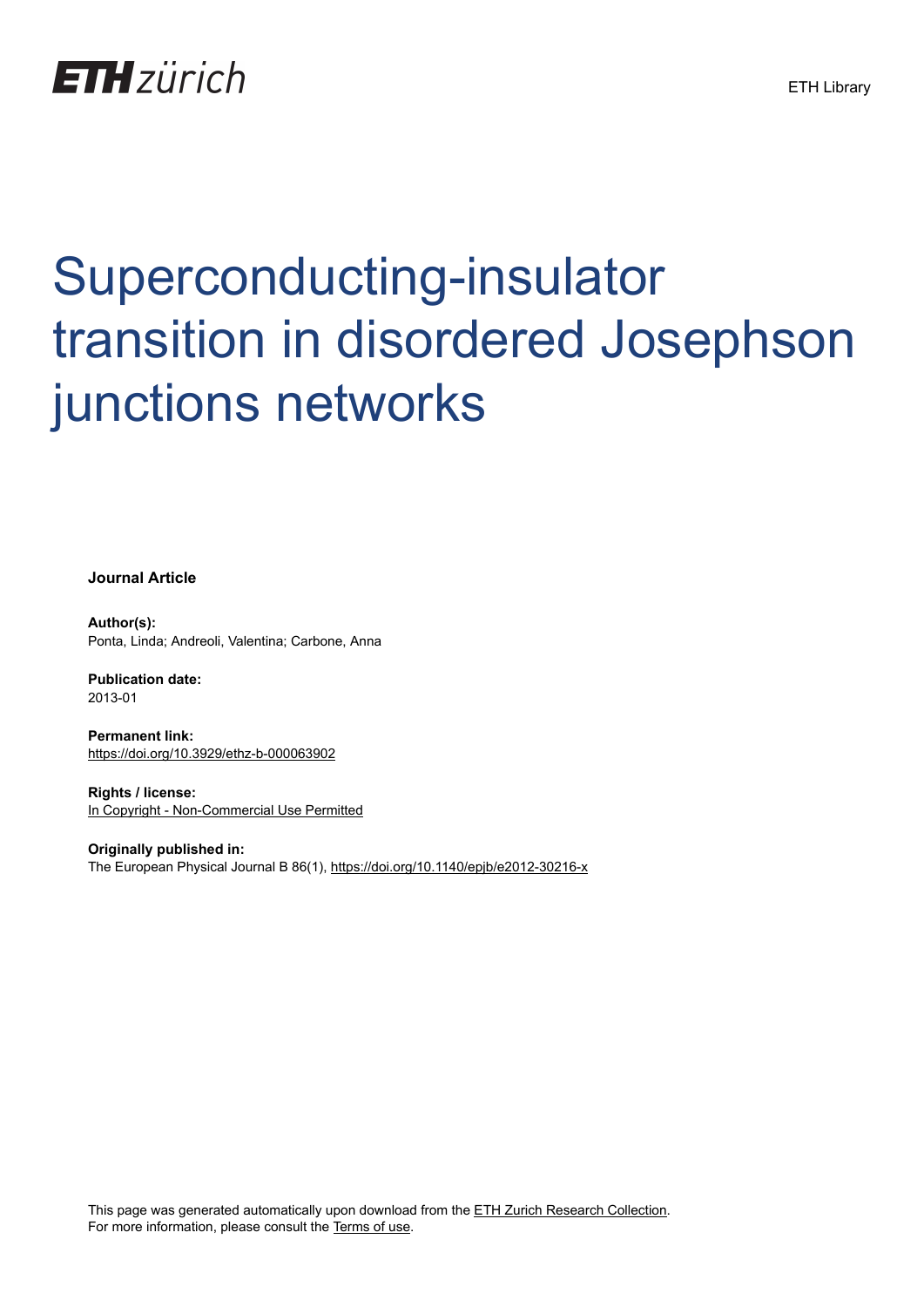Regular Article

## **Superconducting-insulator transition in disordered Josephson junctions networks**

Linda Ponta<sup>1</sup>, Valentina Andreoli<sup>2</sup>, and Anna Carbone<sup>1,3,4,a</sup>

<sup>1</sup> Physics Department, Politecnico di Torino, Corso Duca degli Abruzzi 24, 10129 Torino, Italy

<sup>2</sup> Istituto Nazionale di Ricerca Metrologica (INRIM), Strada delle Cacce 91, 10135 Torino, Italy

<sup>3</sup> Istituto dei Sistemi Complessi, ISC-CNR Roma, Italy

<sup>4</sup> ETH Swiss Federal Institute of Technology, 8006 Zurich, Switzerland

Received 11 March 2012 / Received in final form 19 June 2012 Published online 28 January 2013 –  $\odot$  EDP Sciences, Società Italiana di Fisica, Springer-Verlag 2013

**Abstract.** The superconducting-insulator transition is simulated in disordered networks of Josephson junctions with thermally activated Arrhenius-like resistive shunt. By solving the conductance matrix of the network, the transition is reproduced in different experimental conditions by tuning thickness, charge density and disorder degree. In particular, on increasing fluctuations of the parameters entering the Josephson coupling and the Coulomb energy of the junctions, the transition occurs for decreasing values of the critical temperature  $T_c$  and increasing values of the activation temperature  $T_o$ . The results of the simulation compare well with recent experiments where the mesoscopic fluctuations of the phase have been suggested as the mechanism underlying the phenomenon of *emergent granularity* in otherwise homogeneous films. The proposed approach is compared with the results obtained on TiN films and nanopatterned arrays of weak-links, where the superconductor-insulator transition is directly stimulated.

Although superconductivity has been predicted to persist even in the presence of impurities [\[1](#page-5-0)[,2](#page-5-1)], a superconducting insulating transition (SIT) has been observed in strongly disordered metals [\[3](#page-5-2)[–15](#page-5-3)]. A 'fermionic' phenomenon explaining the superconducting-insulating transition is related to the suppression of the Cooper pairing by the enhancement of the Coulomb repulsion between electrons with increasing disorder. An alternative 'bosonic' phenomenon driving the transition is related to the phase fluctuations that could cause pair breaking and destroy the superconducting energy gap. Spatial inhomogeneities of the order parameter might lead to complex effects due to the formation of islands with nonnegligible superconducting order parameter embedded in an insulating matrix [\[16](#page-5-4)[–23](#page-5-5)].

Recent investigations carried out in homogeneous thin films by tuning disorder, electric or magnetic field pointed to a mechanism of *self-induced granularity* [\[24](#page-5-6)[–32\]](#page-5-7). The emergent collective insulating state exhibits threshold voltage depinning behavior and thermally activated resistance described by an *Arrhenius-like exponential* law. In spite of the homogeneity, such systems have been thus envisioned to behave as networks of Josephson junctions, where the onset of the insulating phase requires the Coulomb energy  $E_C$ :

$$
E_C = \frac{e^2}{2C},\tag{1}
$$

<span id="page-1-0"></span>be larger than the coupling energy of the Josephson junction:

$$
E_J = \frac{\pi}{4} \left( \frac{h}{e^2 R_n} \right) \Delta.
$$
 (2)

Different mechanisms leading to the superconductinginsulating transition very likely coexist in such complex electronic systems with collective insulating states emerging within the homogeneous structure.

In this work, the "self-induced granularity" is modelled by disordered networks of Josephson junctions [\[33](#page-5-8)[–41\]](#page-5-9). The superconductor-insulator transition is simulated by solving the conductance matrix of Josephson junctions. The networks are biased by a constant current generator I, as sketched in Figure [1.](#page-2-0) The superconductive, intermediate and resistive state of each Josephson junction is set according to each single current-voltage characteristic which is shown in Figure [2.](#page-2-1) The approach was previously used to investigate the normal-superconductive transition and the current fluctuation power spectra in references [\[42](#page-5-10)[–44\]](#page-5-11).

It is shown that an Arrhenius-like dissipation mechanism in the shunted Josephson junction induces the insulating phase. Furthermore, the resistance variation observed in the array well compares with the experimental results of the superconducting-insulator transition in homogeneous and nanopatterned TiN films [\[27](#page-5-12)[,28\]](#page-5-13). As already mentioned, the resistance in the insulating state depends on temperature according to an *Arrheniuslike exponential* as found in many experiments [\[24](#page-5-6)[–32\]](#page-5-7).

e-mail: anna.carbone@polito.it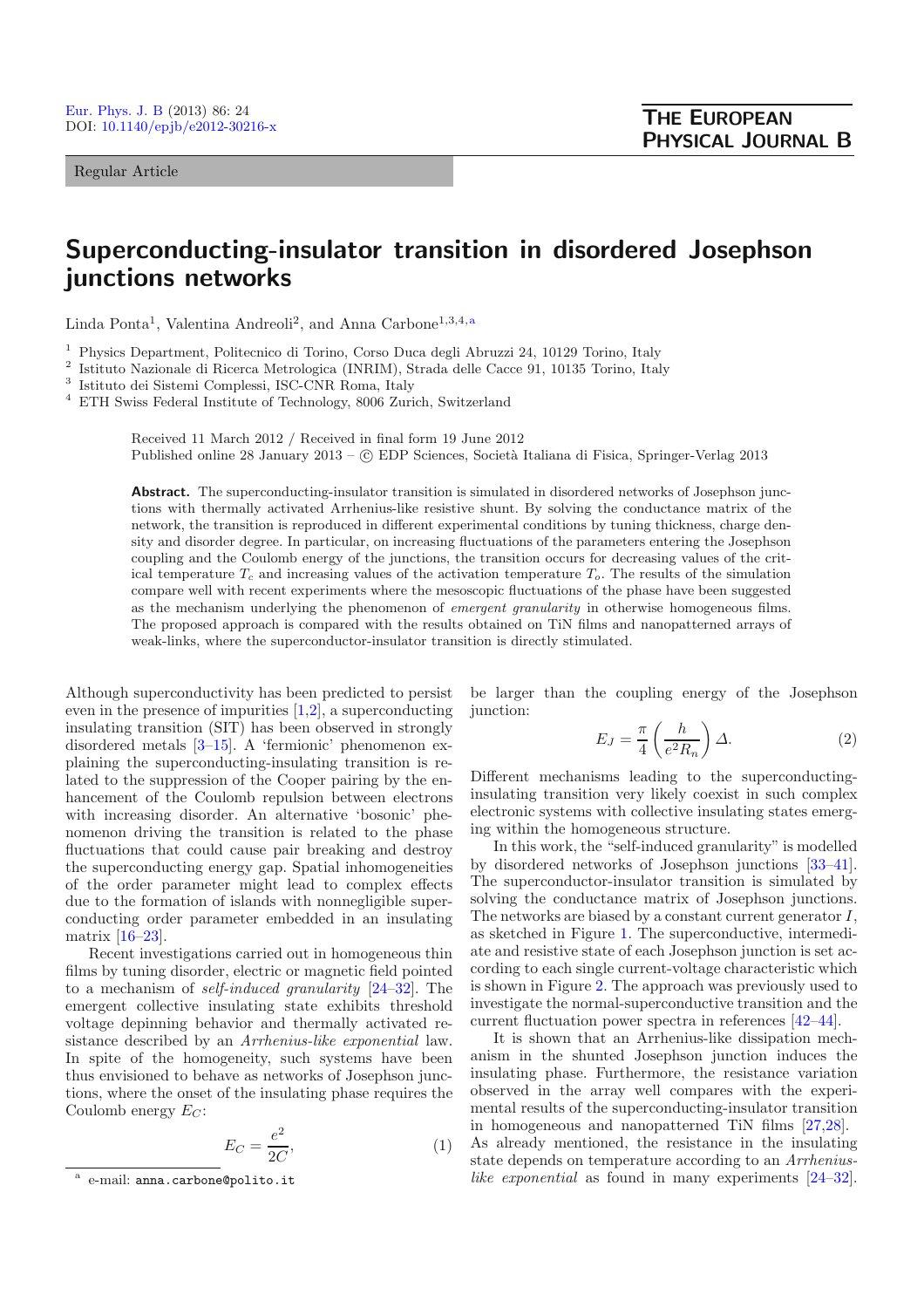<span id="page-2-0"></span>

**Fig. 1.** (Color online) Scheme of a three-dimensional network of Josephson junctions. Circles are the superconducting nodes. The links between nodes behave as Josephson junctions.  $N_x$ ,  $N_y$  and  $N_z$  indicate the number of Josephson junctions, respectively in the  $x, y$  and  $z$  directions. The network is biased by a constant current source with intensity I.

<span id="page-2-1"></span>

**Fig. 2.** (Color online) Scheme of the current-voltage characteristic of a Josephson junction for the superconductor-normal (upper branch) and insulator-normal (lower branch) states. The dashed line is obtained when the external drive decreases as an effect of the hysteresis. Due to the disorder of the network, a wide variability of the I-V characteristics should be assumed according to the probability distribution function of the relevant parameters of the Josephson junctions. In the present work, a Gaussian probability distribution has been considered.

<span id="page-2-2"></span>The resistance  $R$  of the Josephson junction array is proportional to the resistance  $R_j$  of each weakly linked Josephson junction according to the relationship:

$$
R = R_j \frac{N_x N_z + 1}{N_y},\tag{3}
$$

where the subscript j identifies a single junction, while  $N_x$ ,  $N_y$  and  $N_z$  indicate the total number of Josephson junctions, respectively in the  $x, y$  and  $z$  directions as shown in Figure [1.](#page-2-0) The resistance  $R_j$  of each Josephson junction is taken of the form:

$$
R_j = R_{oj} \exp\left(\frac{T_{oj}}{T}\right)^{\gamma},\tag{4}
$$

with  $T_{oj}$  the activation temperature and  $R_{oj}$  the normal state resistance of each junction. The exponent  $\gamma$  takes

values in the range 0 to 1. Specifically,  $\gamma = 1$  corresponds to the Arrhenius law, while fractional values of  $\gamma$  feature variable range hopping transport. Experiments have shown that  $\gamma = 1$  holds on the insulating side of the transition at low temperatures, while variable range hopping transport with exponent  $\gamma = 1/2$  or  $\gamma = 1/4$  are likely to occur over the normal side of the transition at higher temperatures. The activation temperature  $T_{oj}$  is related to the parameters of the junction through:

$$
T_{oj} \sim \Delta_j + E_{Cj}/4. \tag{5}
$$

This relationship means that a Cooper pair, in the superconducting islands separated by insulating barrier of each junction  $j$ , is firstly broken by supplying an energy  $\Delta_i$ . Then the charge is redistributed in each tunnel capacitance  $C_j$  by supplying an additional amount of energy  $E_{Cj}/4$ . When the Coulomb energy is larger than the Josephson coupling, the value of the activation temperature is thus mostly determined by the value of the junction capacitance.

It is worth noting that the dimensionless tunneling conductance  $q$  of the Josephson junction is defined as:

$$
g = \frac{G}{e^2/h},\tag{6}
$$

<span id="page-2-3"></span>where  $G$  is the average conductance between adjacent grains and  $e^2/h$  is the quantum conductance. The average conductance  $G$  of the array can be obtained as the reciprocal of average resistance R defined by equation [\(4\)](#page-2-2).

<span id="page-2-4"></span>It has been observed both theoretically and experimentally that when the average tunneling conductance G is greater than the quantum conductance, i.e. when  $q \gg 1$ . which corresponds to strong coupling between grains, a superconducting state is achieved at low temperature. Conversely, when  $g \ll 1$ , which corresponds to weak coupling between grains, an insulating state emerges at low temperature [\[40](#page-5-15)]. This phenomenon can be explained by the existence of an additional dissipative channel due to single electrons tunneling between grains, resulting in an *effective Coulomb energy*:

$$
\widetilde{E}_C = \frac{\Delta}{2g}.\tag{7}
$$

By comparing equations [\(2\)](#page-1-0) and [\(7\)](#page-2-3), one can note that  $E_J$ is always larger than  $E_C$  for  $g \gg 1$ , implying a super-<br>conducting ground state. Conversely for  $g \ll 1$ ,  $E_L$  is conducting ground state. Conversely, for  $g \ll 1$ ,  $E_J$  is<br>smaller than  $\widetilde{F}_{\widetilde{G}}$  allowing the onset of an insulating state smaller than  $\widetilde{E}_C$ , allowing the onset of an insulating state. Both the numerical and qualitative description clearly show, that a superconducting insulator transition occurs as  $E_J$  compares with  $k_BT$  (disorder and temperature induced superconducting insulator transition) which ultimately corresponds to compare Josephson and Coulomb coupling through the average tunneling conductance G of the array and the consequent coexistence of the fundamental mechanisms underlying the superconducting insulator transition described above.

The state (superconductive, normal, insulating) of each Josephson junction in the array is set according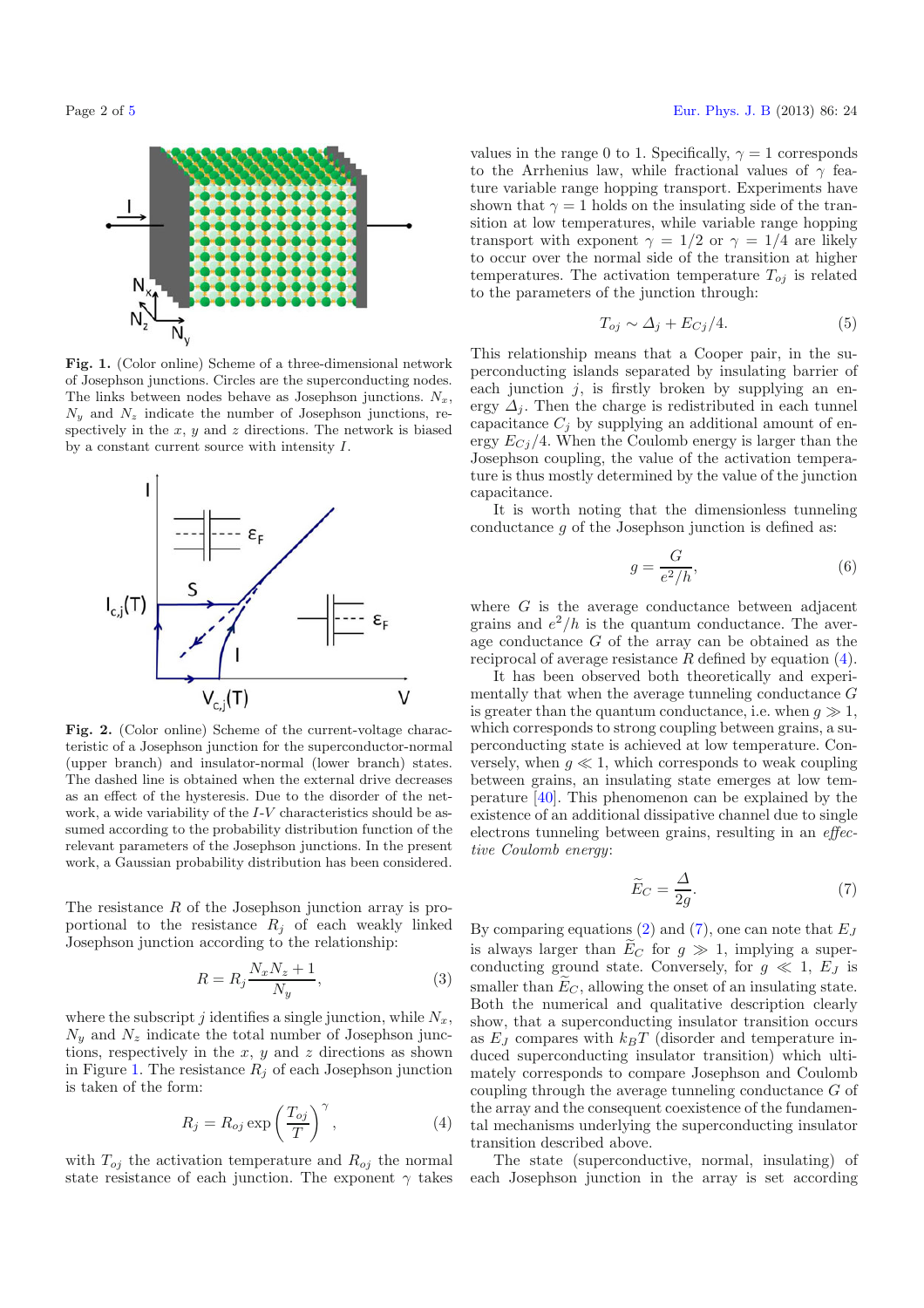<span id="page-3-1"></span>to each current voltage  $(I-V)$  characteristics. In the  $I-V$ curve represented in Figure [2,](#page-2-1)  $I_{c,j}$  and  $V_{c,j} = I_{c,j}R_j$  represent the critical current and the critical voltage of a single Josephson junction  $j$ . For the superconductive branch (upper branch) of the I-V characteristics, the normal resistive state is achieved when the bias current  $I_j$  flowing through the junction j exceeds the critical current  $I_{c,j}$ . For the insulating branch (lower branch) of the I-V characteristics, the normal resistive state is achieved when the bias voltage  $V_i$  across each junction j exceeds the critical voltage  $V_{c,j}$ .

The critical current is a function of temperature according to the following linearized equation:

$$
I_{c,j} = I_{co,j} \left( 1 - \frac{T}{T_c} \right),\tag{8}
$$

<span id="page-3-0"></span>where  $I_{co,j}$  is the lowest temperature critical current. An analogous relationship holds for the critical field  $H_{c,j}$ . To simulate the network disorder, the critical current  $I_{c,j}$ , the critical field  $H_{c,j}$  and the activation temperature  $T_{o,j}$  are taken as random variables, which fluctuate around their average value according to a Gaussian distribution with standard deviation  $\sigma$  [\[42](#page-5-10)[–44](#page-5-11)].

The average resistance  $R$  of the network depends on elementary shunt resistance  $R_j$  through the linear relation-ship equation [\(3\)](#page-2-4). Therefore, the variation  $\Delta R$ , which is a measure of the slope of the transition, depends on bias current  $I$ , on temperature  $T$  and magnetic field  $H$ , through the variation of the elementary shunt resistance  $\Delta R_i$  of each weak-link:

$$
\Delta R_j = \frac{\partial R_j}{\partial I} \Delta I + \frac{\partial R_j}{\partial H} \Delta H + \frac{\partial R_j}{\partial T} \Delta T.
$$
 (9)

The terms on the right hand side of equation [\(9\)](#page-3-0) will be now related to the relevant parameters of the junctions  $I_{c,j}$ and  $H_{c,j}$  used in the simulation. The first and second terms on the right hand side of equation [\(9\)](#page-3-0) can be written as  $(\partial R_i/\partial I_c)\Delta I_c$  and  $(\partial R_i/\partial H_c)\Delta H_c$ . The term  $\partial R_i/\partial T_c$ can be written as derivative of a compound function:

$$
\frac{\partial R_j}{\partial T} = \frac{\partial R_j}{\partial I_c} \frac{\partial I_c}{\partial T} + \frac{\partial R_j}{\partial H_c} \frac{\partial H_c}{\partial T}.
$$
 (10)

Moreover, from equation [\(8\)](#page-3-1),  $\partial I_c/\partial T \simeq -I_{co}/T_c$ . A similar relation holds for the derivative of the critical field with respect to T. On account of the relation  $\Delta I_c = I_c - I_{co} \propto \sigma$ and  $\Delta H_c = H_c - H_{co} \propto \sigma$ , one obtains that the slope of the resistive transition  $\Delta R$  is related to the disorder degree  $\sigma$ . Since it is  $(\partial R_i/\partial I_c) < 0$  and  $(\partial R_i/\partial H_c) < 0$ , equation [\(9\)](#page-3-0) shows that if either  $\Delta I_c$  or  $\Delta H_c$  increases,  $\Delta R_j$  decreases.

The quantity  $\Delta R_i$  turns out to be proportional to the slope of the resistive transition curve, which is smoother when either  $\Delta I_c$  or  $\Delta H_c$  increases, i.e. when the disorder increases. Therefore, the disorder enters the simulation directly by varying the parameter  $\sigma$ . The disorder degree is strongly dependent upon the temperature  $T$  along the transition as the Josephson phase fluctuations depend on  $T$ . For the sake of simplicity and because the work is

<span id="page-3-2"></span>

**Fig. 3.** (Color online) Superconducting-insulator transition of a two-dimensional network of Josephson junctions as a function of temperature. For all the curves, it is  $N_x = 30$ ,  $N_y = 50$ , and  $N_z = 1$ . The bias current is kept constant  $I = 9.5 \mu A$ . Different curves correspond to different degrees of disorder with the standard deviation of the critical currents  $\sigma$  varying from 0 to 1 with step 0.1.

mostly aimed at reproducing the transition from the superconducting to the insulating phase at a given low temperature, the simulations have been performed at constant value of  $\sigma$  along the superconducting normal transition curve.

Additionally, the SIT transition is shown to occur either when thickness decreases or when current increases, while the parameter  $\sigma$  is kept constant. The aim of these simulations is to show that external drives, such as bias current or thickness variation, directly act on the network as "disorder enhancer" and trigger the onset of the insulating phase. The temperature dependence of the disorder  $(\sigma)$  would further accelerate the occurrence of the insulating phase in such cases as well.

The simulations of the superconductor-insulator transition in the Josephson junction arrays are performed as a function of the temperature  $T$  in the range 0 to 1 K by using different tuning parameters, as electric field, thickness and disorder degree. The resistive shunt is taken of the standard Arrhenius law form with  $\gamma = 1$ .

Figure [3](#page-3-2) shows the superconductor-insulator transition when the temperature increases and the bias current I is kept constant in two-dimensional disordered networks. Different curves correspond to different disorder, i.e. to different values of  $\sigma$ . By increasing temperature, the current  $I_{c,j}$  of each junction decreases according to equa-tion [\(8\)](#page-3-1). As  $I_{c,j}$  becomes smaller than the bias current flowing through each junction, the junction becomes resistive. In the ideal case of a network with no disorder, it is  $\sigma = 0$  and the transition curve is vertical. All the Josephson junctions have the same critical current, become resistive at the same temperature and the transition occurs simultaneously all through the network. For the curves shown in Figure [3,](#page-3-2) the average value of the normal resistance  $R_o$  is taken equal to 20 k $\Omega$  and the average value of the critical temperature  $T_c = 0.8$  for  $\sigma = 0$ . Moreover, when  $\sigma = 0$  the activated conduction processes are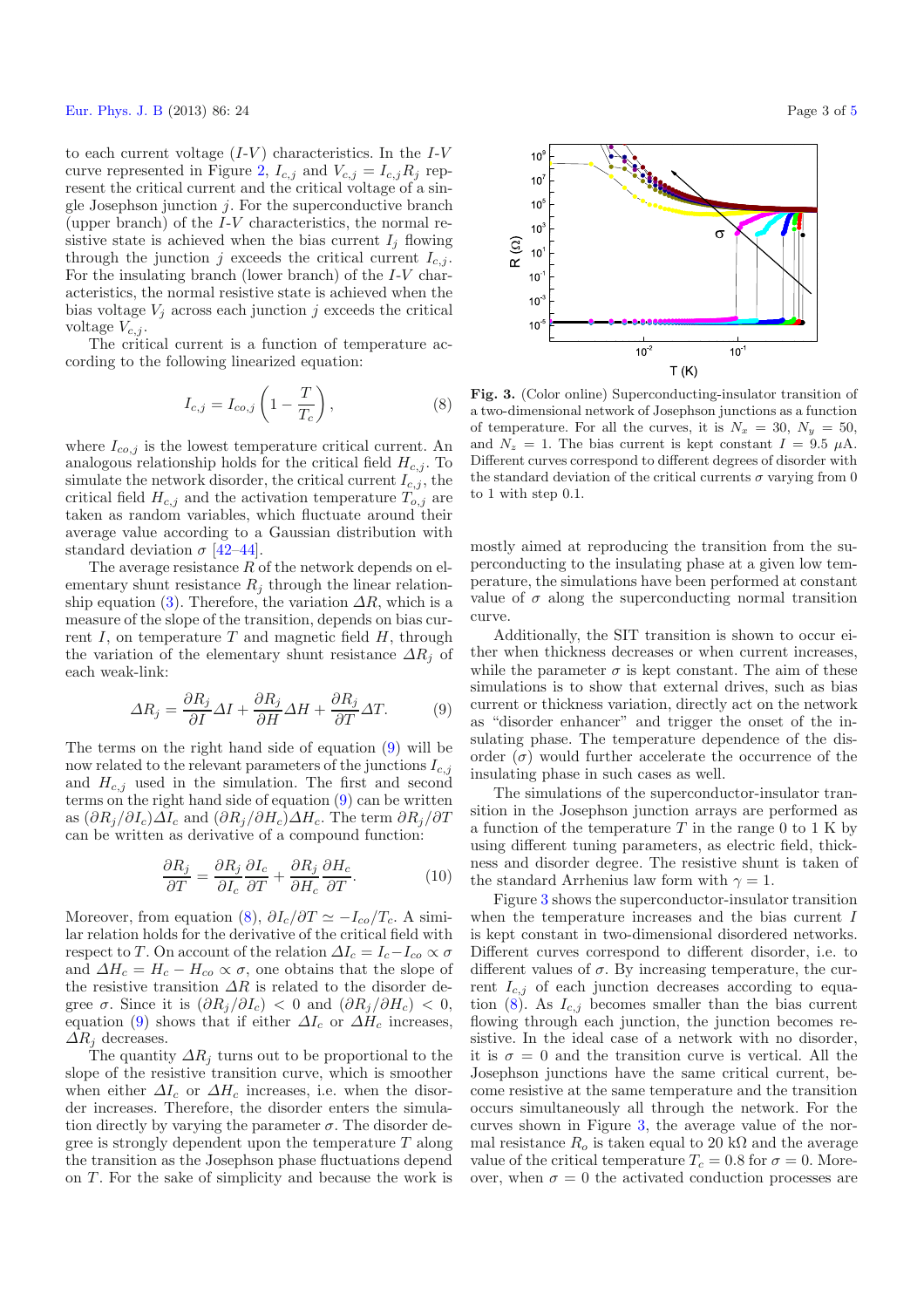<span id="page-4-0"></span>



**Fig. 4.** (Color online) Superconducting insulator transition of a two-dimensional network of Josephson junctions as a function of temperature. For all the curves, it is  $N_x = 30$ ,  $N_y = 50$ , and  $N_z = 1$ . The degree of disorder is kept constant by taking the standard deviation of the critical currents  $\sigma$  equal to 0.3. Different curves refer to different values of the bias current I ranging from 11 μA to 22 μA with steps 1 μA.

negligible, so that the average value of the activation temperature can be taken equal to zero,  $T_o \simeq 0$ . The average value of the critical current  $I_{c,o}$  is 20  $\mu$ A.

As disorder increases ( $\sigma$  increases accordingly), the resistance changes more smoothly due to the wider spread of the  $I_{c,j}$  values. Upon further disorder increase, the transition becomes smoother and smoother and for even larger disorder the network becomes an insulator. As observed in many experiments, in the case of the standard Arrhenius law, the average value of the activation temperature  $T<sub>o</sub>$  is of the same order of magnitude of  $T<sub>c</sub>$ . Both  $T<sub>c</sub>$  and  $T<sub>o</sub>$  are related to the disorder in the film, however  $T<sub>c</sub>$  decreases while the average value of  $T<sub>o</sub>$  increases as disorder increases. One can assume  $T_o \propto \sigma$  implying that  $T_o$ increases when disorder increases. By increasing  $\sigma$ , the value of the critical temperature  $T_c$  decreases, accordingly. The average values of the activation temperature  $T<sub>o</sub>$  corresponding to each curve range from 0, for  $\sigma = 0$ , to 8, for  $\sigma = 1$ , with step 1. The values of the parameters used in these simulations are in the range of experimental values reported in references [\[27](#page-5-12)[,28](#page-5-13)].

Figure [4](#page-4-0) shows the superconducting insulator transition as a function of the temperature, for different values of the bias current I. The degree of disorder is kept constant by taking constant the value of  $\sigma$  (in particular  $\sigma = 0.3$ ). By increasing the bias current, the resistive transition becomes smoother and the superconductor insulator transition occurs at larger values of the bias current.

Figures [5,](#page-4-1) [6](#page-4-2) and [7](#page-5-16) show the superconductor insulator transition as a function of the temperature for different values of the film thickness, which is varied by changing the number of junctions  $N_z$  in the z direction. The bias current is constant  $(I = 50 \mu A)$ . In each figure, the degree of disorder is constant, respectively by  $\sigma = 0.3$ ,  $\sigma = 0.2$ and  $\sigma = 0.1$ . One can notice that the simulations are robust with respect to the variation of  $N_z$  at different disorder degrees and the insulating phase appears for thinner

<span id="page-4-1"></span>

**Fig. 5.** (Color online) Superconducting-insulator transition of a three-dimensional network as a function of temperature. For the curves shown in this figure,  $N_x = 20$  and  $N_y = 25$ , whereas  $N_z$  is varied from 1 to 10 in steps of 1 to simulate the film thickness variation. The bias current is kept constant to the value  $I = 50 \mu A$ . The degree of disorder is kept constant with the standard deviation  $\sigma = 0.3$ .

<span id="page-4-2"></span>

**Fig. 6.** (Color online) Superconducting-insulator transition of a three-dimensional network as a function of temperature. For the curves shown in this figure,  $N_x = 20$ ,  $N_y = 25$  and  $N_z$  is varied from 1 to 10 in steps of 1 to simulate the film thickness variation. The bias current is kept constant to the value  $I = 50 \mu A$ . The degree of disorder is kept constant with the standard deviation  $\sigma = 0.2$ .

films (i.e. for thinner networks corresponding to smaller values of  $N_z$ ).

In this paper, the superconducting-insulator transition has been simulated in arrays of thermally activated resistively shunted weak-links at varying disorder, bias current and film thickness. Accurate predictions of the relevant properties of the insulating state have been obtained. In particular, the agreement between simulation and experiment is consistent with a complex process according to which the homogeneous system *self-organizes* into a granular structure of weak-links [\[24](#page-5-6)[–32](#page-5-7)]. The onset of the insulating phase, whose relevant property is the exponential dependence of the resistance  $R$  on temperature  $T$ , given by equation [\(4\)](#page-2-2), is recovered, consistently with the existence of a nonvanishing gap in the insulating phase. Further applications and developments of this work can